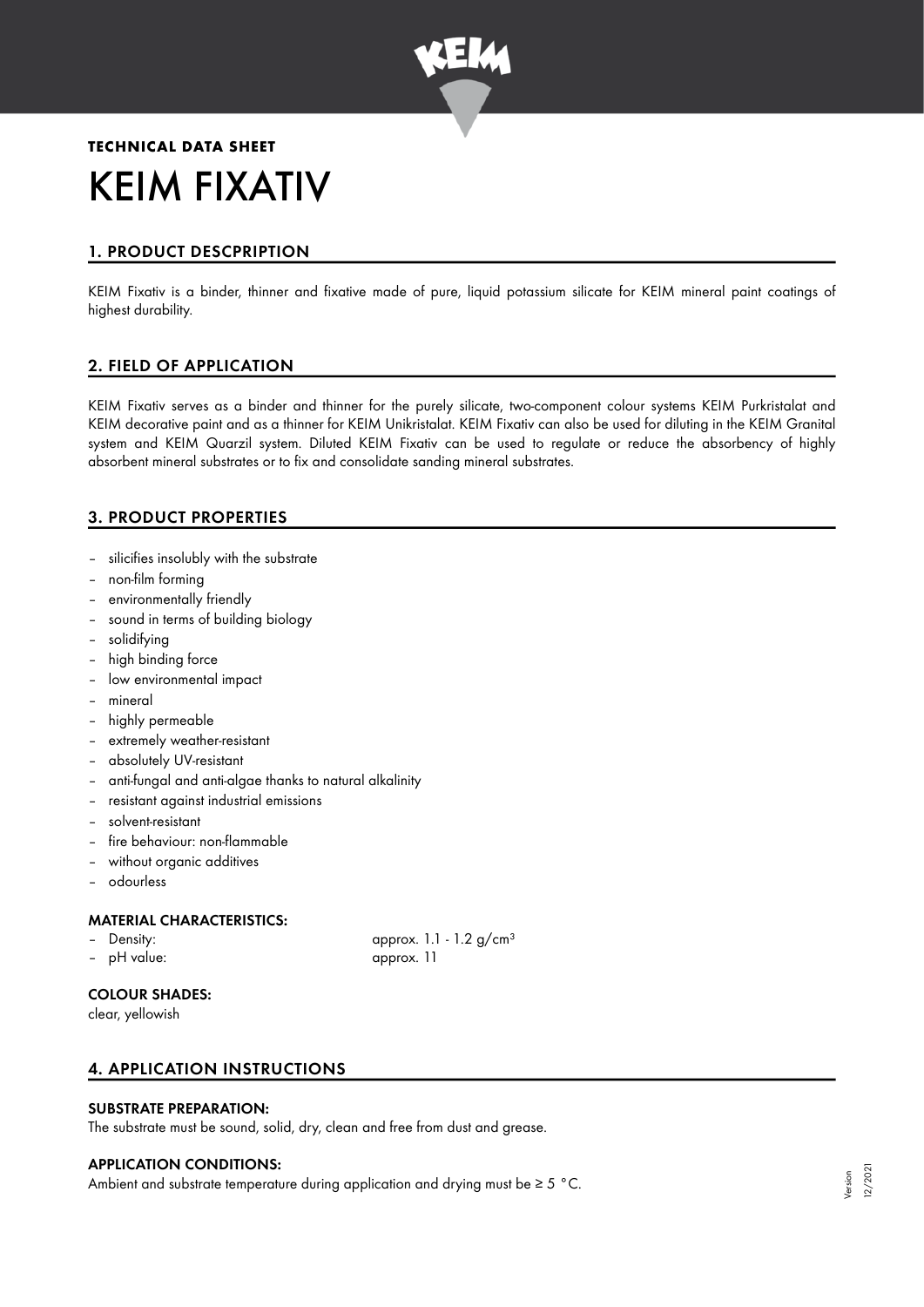## **TECHNICAL DATA SHEET – KEIM FIXATIV**

#### APPLICATION:

For priming highly absorbent and / or sanding substrates: KEIM Fixativ 1:1 or 1:2 diluted with Water, apply with a brush.

For mixing KEIM Purkristalat paint or KEIM decorative paints: Mix 5 kg colour powder into 4 litres KEIM Fixativ.

For diluting KEIM Purkristalat paint, KEIM Unikristalat, KEIM decorative paints, KEIM Granital or KEIM Quarzil: siehe jeweiliges Technisches Merkblatt der zu verdünnenden Produkte .

#### CONSUMPTION:

approx. 0,1 l/m² (and approx. 0.1 l/m² water). Application as primer. These material consumption values are guide values for smooth substrates. Exact consumption values must be determined by means of test areas.

#### CLEANING OF TOOLS:

Clean immediately with water.

#### 5. PACKAGING

| <b>Container content</b> | Unit of measure | Quantity on pallet | Type of container |
|--------------------------|-----------------|--------------------|-------------------|
| 24                       |                 |                    | tin bucket        |
|                          |                 | 96                 | tin can           |

#### 6. STORAGE

| max. storage time | <b>Storage conditions</b>                                                                   |  |
|-------------------|---------------------------------------------------------------------------------------------|--|
| 12 months         | keep container tightly sealed.<br>cool<br>frost-free<br>protected from heat and direct sun. |  |

#### 7. DISPOSAL

For disposal information refer to section 13 of the safety data sheet.

#### EC WASTE CODE:

Waste code: 06 02 99

#### 8. SAFETY INSTRUCTIONS

Please, refer to the Material Safety Data Sheet.

# GISCODE:

GIS code: BSW 40